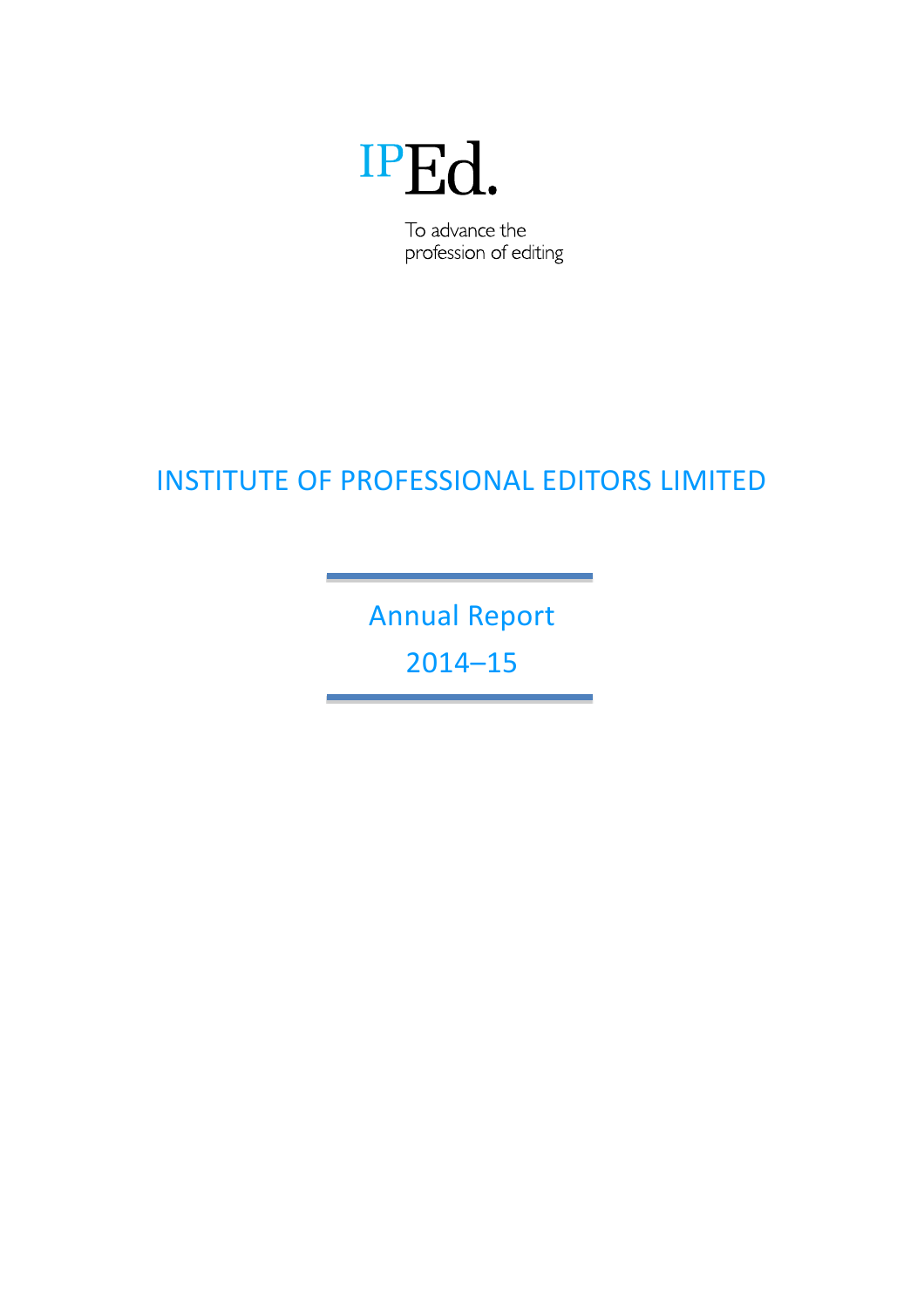The Institute of Professional Editors Limited (IPEd) exists to advance the profession of editing, by planning and implementing national initiatives – an accreditation scheme, promotion and communication campaigns, training and mentoring – and other activities to support Australian societies of editors and their members, and editors in general.

IPEd also supports biennial national conferences of editors, which have been held in Brisbane (2003), Melbourne (2005), Hobart (2007), Adelaide (2009), Sydney (2011), Fremantle (2013) and Canberra (2015). The Canberra conference was a joint event with the Australian and New Zealand Society of Indexers (ANZSI). Each conference is organised and hosted by the local society of editors. The next conference will be held in Brisbane in September 2017.

IPEd was launched at the 2005 national conference as successor to the Council of Australian Societies of Editors (CASE) and was registered as an Australian Public Company on 22 January 2008. The Members of IPEd are the seven Australian societies of editors in the six states and Canberra.

This report covers the period 1 July 2014 to 30 June 2015.

#### **ABOUT IPEd**

www.iped-editors.org

The Institute of Professional Editors Limited is a public, not-for-profit company (ACN 129 337 217) registered in, and under the Corporations Law of, the Australian Capital Territory.

The Members of the company are:

Canberra Society of Editors Inc.

Society of Editors (NSW) Inc.

Society of Editors (Queensland) Inc.

Society of Editors (SA) Inc.

Society of Editors (Tasmania) Inc.

Editors Victoria Inc.

Society of Editors (WA) Inc.

The interests of editors in the Northern Territory are attended to by the South Australian society.

The registered office of the company is:

Institute of Professional Editors Limited 37 Baroda Street Coopers Plains Qld 4108

The company has engaged the accounting services of Vector Services, and the audit services of the chartered accountancy firm Teamwork Accounting Pty Ltd, PO Box 6083, Point Cook VIC 3030. During the period of this report, the company banked with Bankwest Australia.

The company's postal address is:

The Secretary Institute of Professional Editors Limited PO Box 6585 Point Cook VIC 3030

## **About the Members**

The numbers of members of the societies of editors (the Members of IPEd) are tabulated below. The societies vary not only in size but also, to some degree, in their structure and rules of association. Overviews of the seven Members are given later in the report.

The Members support IPEd financially through an annual contribution based on their membership numbers. The per capita contribution for the past four years has been \$25. Strong in-kind support also comes from provision of members for IPEd's various committees, working groups and ad hoc projects.

In 2014–15, societies also contributed a transition levy of \$45 per society member as at 31 August 2014, to help pay for the development of the comprehensive plan for the implementation and operation of the restructure of IPEd as a direct membership organisation representing editors.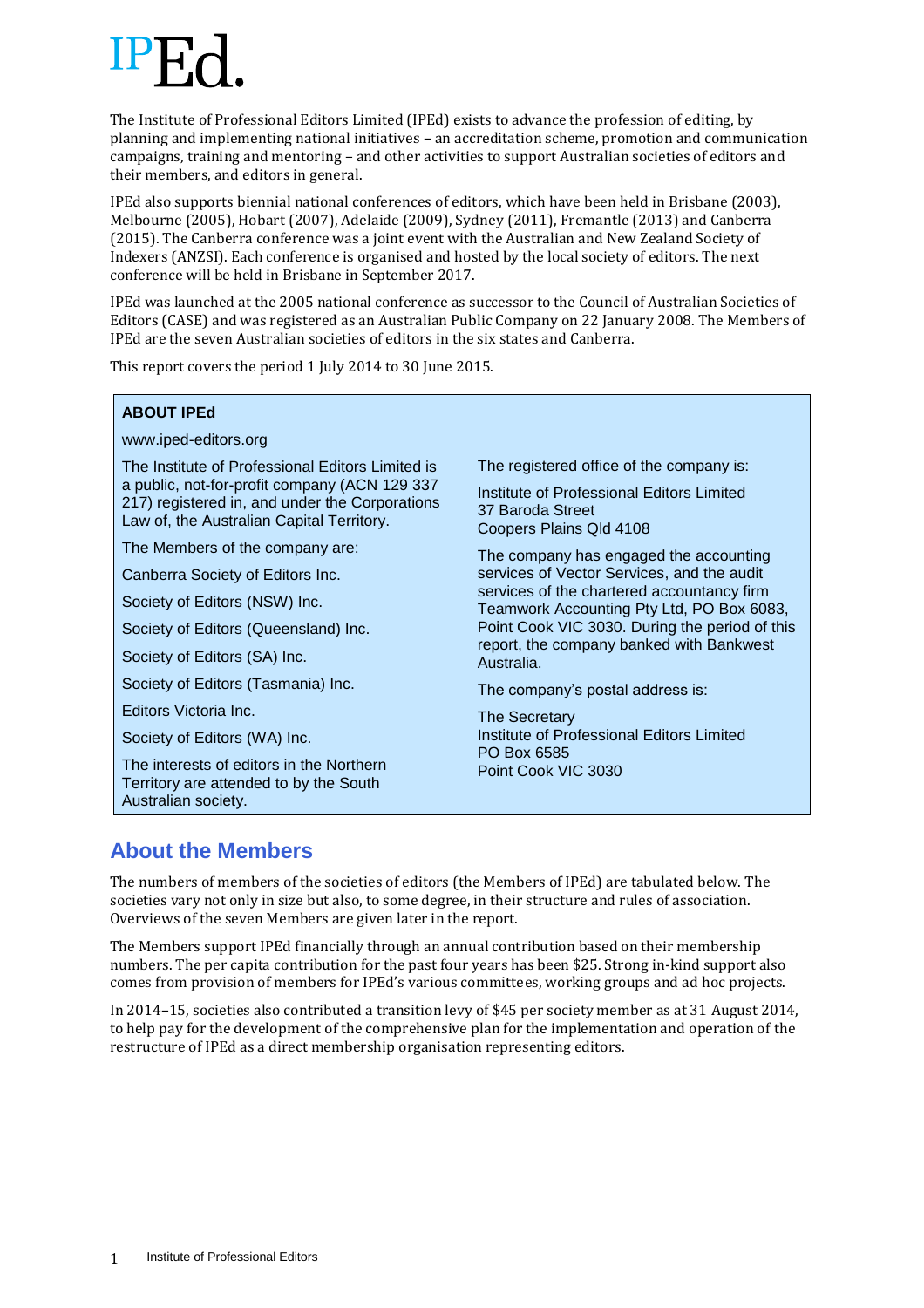

#### **Society membership numbers, 2014 and 2015**

| <b>Society</b>    | Number of members at 31 May |      |
|-------------------|-----------------------------|------|
|                   | 2014                        | 2015 |
| Canberra          | 186                         | 180  |
| New South Wales   | 356                         | 354  |
| Queensland        | 263                         | 270  |
| South Australia   | 126                         | 116  |
| Tasmania          | 40                          | 28   |
| Victoria          | 659                         | 560  |
| Western Australia | 112                         | 76   |
| TOTAL             | 1742                        | 1584 |

## **GOVERNANCE AND MANAGEMENT COUNCIL**

IPEd is governed by a council comprising one nominee of each of the Members. Councillors, who are directors of the company, serve two-year terms. Retiring councillors are eligible for re-election.

Councillors during the period covered by this report were:

Ed Highley (Canberra) until November 2014

Owen Kavanagh (New South Wales) until September 2014

Julie Ganner AE (New South Wales) from September 2014

Kerry Davies AE (Queensland)

Loene Doube AE (South Australia)

Charles Houen (Victoria)

Jan Knight (Western Australia Alternate) until August 2014

Kerry Coyle AE (Western Australia) from September 2014.

In accordance with the Corporations Law, each Councillor is bound to act in the interests of the company as a whole, and not in the interests of any one or more Members that might have assisted or nominated their appointment to the council.

Owen Kavanagh was Chair of the council until September 2014.

Kerry Davies AE was Chair of the council from February 2015.

Kerry Davies AE was Honorary Treasurer until February 2015.

Loene Doube AE was Honorary Treasurer from February 2015.

Rosemary Noble AE continued as the contract Transition Project Manager for the reporting period.

Margaret Telford was appointed as Secretary on 1 July 2014 on contract.

Mary-Ann Came AE continued as Communication Officer for the reporting period on contract.

The contract positions are IPEd's only paid officeholders, but various members of the exam development, implementation and marking team, the Accreditation Board Chair and the IPEd Chair and Honorary Treasurer receive honoraria for their services.

### **Meetings**

Council members generally meet face-to-face only every two years, in association with the national conferences. Council members met in Canberra on 6 May 2015 during IPEd's biennial conference. Otherwise, the business of the council was conducted during two-hour teleconferences, usually held on the first Sunday of every month.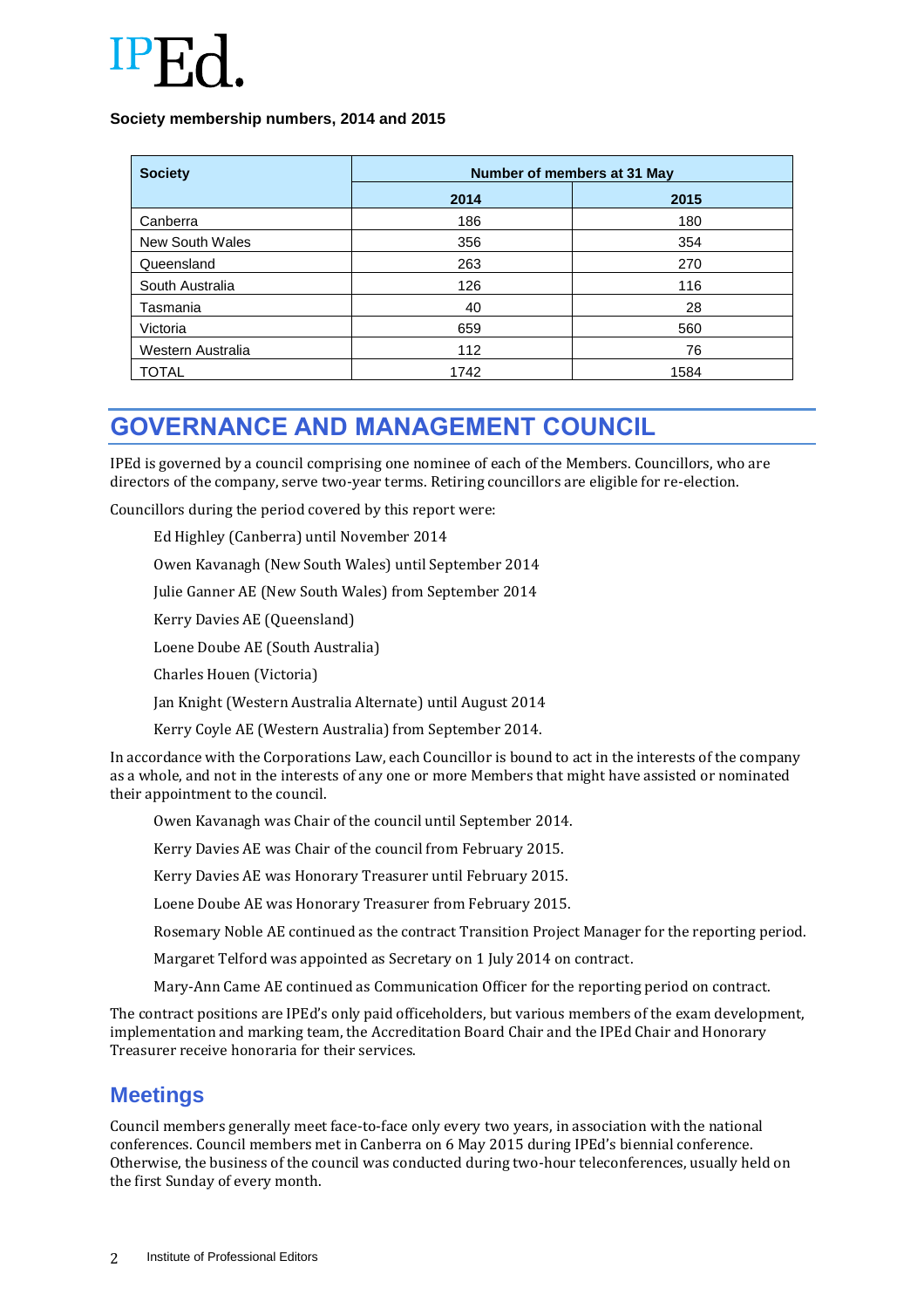The dates of 2014–15 teleconferences were: 6 July, 3 August, 7 September, 12 October, 2 November, 4 January, 1 February, 1 and 29 March, and 7 June.

### **Committees**

There are four standing committees of council – Finance and Risk Management, the Accreditation Board, Professional Development and Communication (the latter having been, in practice, replaced in 2014–15 by the contract Communication Officer). Their responsibilities and highlights of their work during the year are detailed below.

### **Finance and Risk Management**

The financial year 2014–15 was a busy one for IPEd and editors in general, with the national editors conference held in May 2015, and the IPEd review ongoing throughout the year. IPEd ended the year in a sound financial position, ready for the transition to a national, direct membership body if the transition plan is approved.

### *IPEd financial statements*

The audited Financial Statements for the year ended 30 June 2015 have been completed and are available from the Secretary or on the IPEd website. They will be presented at the AGM in September for the consideration of the Members.

### *Income and expenditure*

The results for the year ended 30 June 2015 showed a surplus of \$23,627 (2014: surplus of \$19,601).

The surplus of \$23,627 was due to the higher than expected levies from the Member societies, the onetime IPEd transition levy, unexpected royalty income for *Australian standards for editing practice*, and very careful expense control in all activity areas.

The membership levy remained at \$25 per society member, but society membership was higher than expected at 31 May 2014, the reporting date for member levies. In addition, to fund the work of preparing the proposed plan for the transition of IPEd to a national, direct membership organisation, a transitional levy of \$45 per society member was received, totalling \$61,425. This contributed to the surplus, and that is expected to cover transition project costs in 2015–16.

The council approved an honorarium of \$1000 be paid to each of the IPEd Chair and the Honorary Treasurer in appreciation of the significant services they have provided during the financial year. The Accreditation Board and Council approved an honorarium of \$6000 to be paid to the Accreditation Board Chair.

#### *Balance Sheet*

The bank balance at 30 June 2015 was \$94,434 (2014: \$64,882).

At that date IPEd had made expense prepayments totalling \$9300 (accreditation exam database development expense to be allocated to the next two exams, insurance premiums covering the period until mid-June 2016, and fees for Associations Forum membership and a conference in the 2015–16 financial year). Thus, total IPEd assets were \$103,734.

At financial year end, IPEd owed \$13,991 (2014: \$11,575) in outstanding liabilities, including deferred income of \$910 (exam fees held over to the next exam). Net assets were \$89,743.

### *Budget for financial year 2015–16*

The budget for the financial year 2015–16 has been prepared assuming operations and related income and expenditure as of previous years, including an accreditation exam and accreditation renewals, but with additional provisions for the costs of finalising the IPEd transition plan. It also includes provisions for the setting up of the direct membership version of IPEd, including costs related to the national vote, advertising for and interviewing contract staff, and preparatory system costs.

The next accreditation exam is due to be held in the first half of 2016, with a break-even budget assumed. Renewal of accreditation will be processed for editors accredited in 2011, and this process has also been budgeted for on a break-even basis, with the renewal fee covering the assessors' fees and administration costs.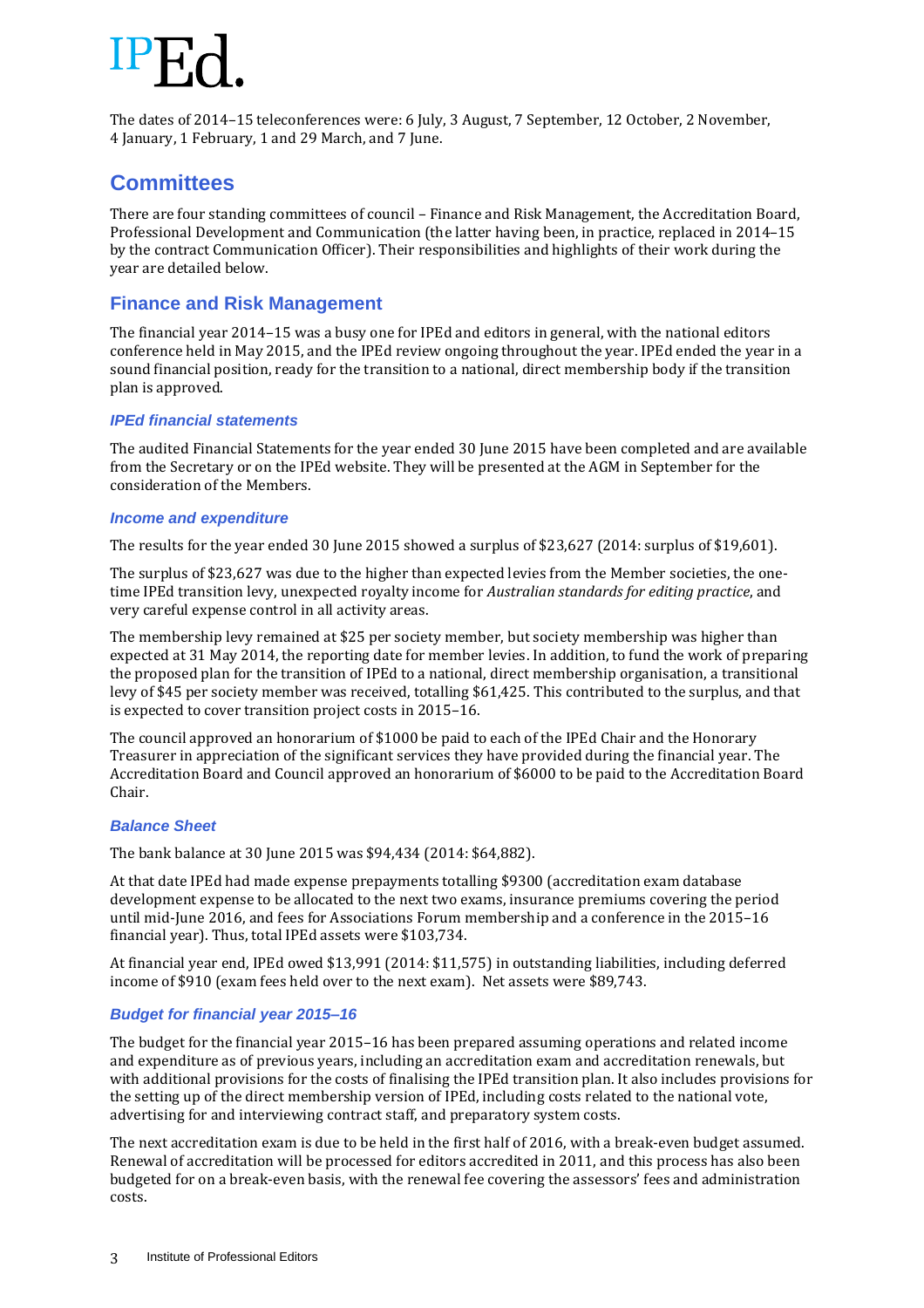All of IPEd's volunteer workers are covered by its Association Liability, Voluntary Workers Personal Accident and Public Liability insurance policies.

The budget for the coming year predicts an operating deficit of around \$33,000, which is appropriate given planned activities and readily accommodated from accumulated surpluses.

### **Accreditation**

The Accreditation Board administers the national accreditation scheme for editors on behalf of IPEd. The scheme provides for accreditation at the level of Accredited Editor (designated AE). To gain accreditation candidates must pass, to a specified level, a three-hour editing exam. The first accreditation exam, held in 2008, was developed by a group of experienced editors nominated by their societies. The members of this group were subsequently accorded the title Distinguished Editor (DE).

The Accreditation Board is made up of:

- *Society delegates*. These delegates are experienced editors appointed by their societies' management committees. There are seven society delegates on the board; all are answerable both to their own management committee and to the board. All delegates are accredited editors.
- *The IPEd Council delegate*. This person is responsible for representing Council's interests at all board meetings and other discussions (such as teleconferences), and for reporting to Council on the outcome of those discussions.

The Accreditation Board during the period of this report consisted of:

#### *Society delegates:*

Canberra – Ted Briggs AE New South Wales – Alison Moodie AE South Australia – Valerie Mobley AE Queensland – Desolie Page AE Victoria – Andi Jones AE Western Australia – Sue Thomson AE Tasmania – Elizabeth Spiegel AE *IPEd Council delegate:* Julie Ganner AE (NSW)

#### *Chair:* Ted Briggs AE

The Accreditation Board met 14 times during the year. Meetings were held by teleconference, except for one face-to-face meeting held in conjunction with the national editors conference in Canberra in May 2015.

#### *Highlights of Accreditation Board activity during 2014–15 were:*

- renewal of accreditation for editors accredited in the second exam in 2009
- planning for the development of the next exam, scheduled for the first half of 2016, which will be presented as an onscreen exam
- demonstration of a prototype of an onscreen exam at the national editors conference in May 2015.

#### *Renewal of accreditation*

Accreditation through IPEd lasts five years, after which accredited editors must apply to have their accreditation renewed. To obtain renewal of accreditation, accredited editors are required to demonstrate that, over the five years since their accreditation, they have:

- been actively employed or involved in the editing profession
- undertaken a range of relevant professional development activities.

Applications for renewal of accreditation are assessed by the Accreditation Board.

In December 2014, editors accredited in 2009 were required to renew their accreditation. Of the 44 AEs from that year, 28 sought renewal and all were successful.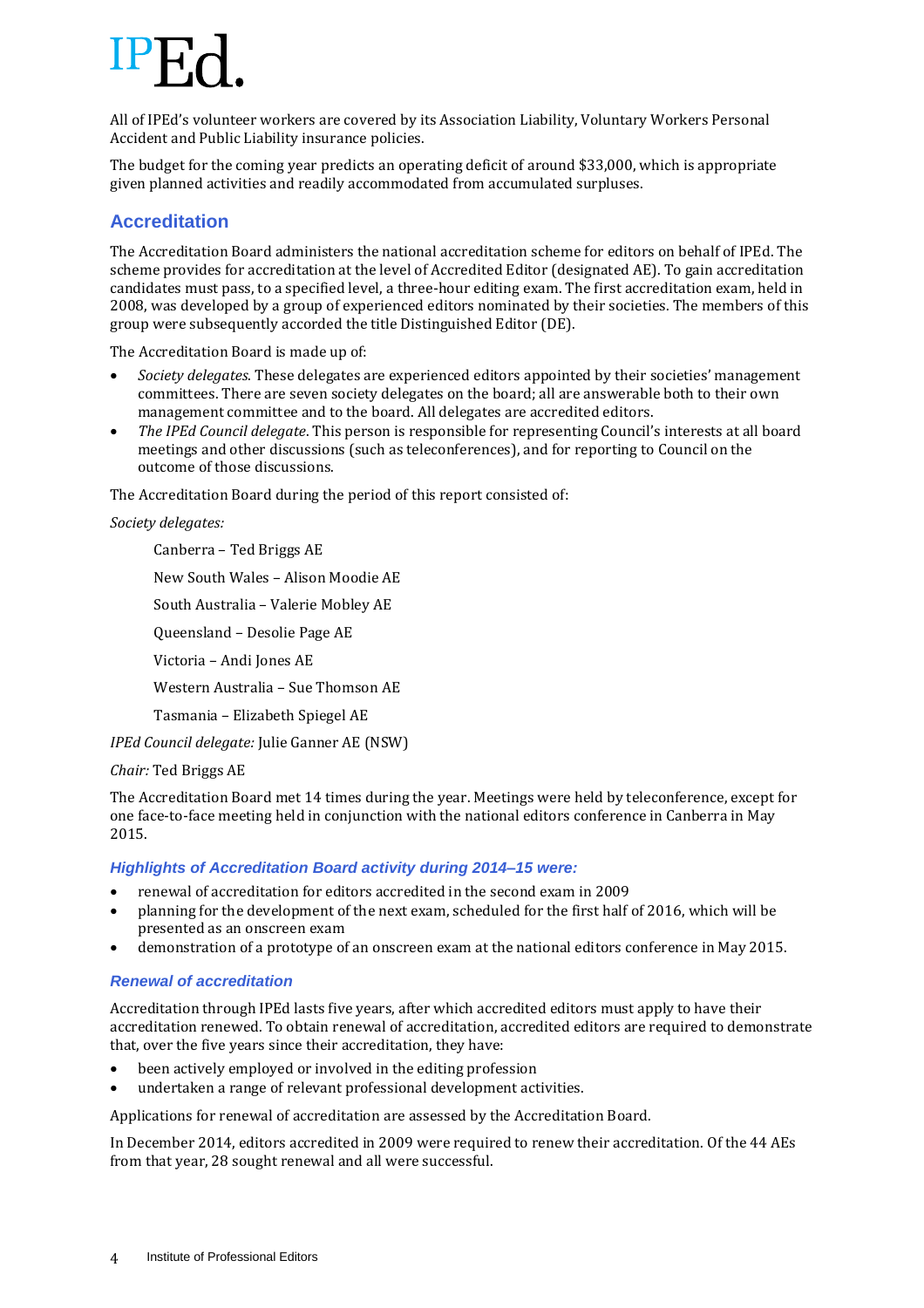#### *Onscreen exam development*

Planning has started for the development of the 2016 exam, and the Accreditation Board is working towards it being conducted around the end of April 2016.

At the 6th IPEd National Editors Conference in 2013, the Accreditation Board committed to develop an onscreen version of the exam to a point where it could be demonstrated at the 2015 conference. The board has decided, for the first foray into an electronic exam, not to aim for an online exam which can be delivered via the internet to people's home computers. It has not found any suitable online exam systems that allow marking up of text, and there are significant risks associated with delivering the exam this way.

Instead the first electronic exam will be presented as a Microsoft Word document (or set of Word documents) where candidates edit and mark up text, write short answers to questions and select from multiple-choice options. Word has been chosen because it is the most common software and anyone working as an onscreen editor could be expected to be familiar with it.

For the first running of the onscreen exam, the board has recommended conducting it in an invigilated setting, using a computer training facility where everyone uses the same technology and the same version of the software, and has technology support available.

The board recognises that advances in technology are likely to make an online exam a more attractive and workable solution for the future and will continue to monitor developments in this area.

#### *Prototype onscreen exam*

The board has developed a prototype of an onscreen exam using Word and was able to demonstrate it at the 2015 conference. A number of conference attendees took the opportunity to try it out and feedback received was quite positive. A more comprehensive trial will be conducted in July 2015.

### **Professional development**

Formally, the professional development committee has had no representation since 2013. Some work was completed in November 2014 to update the 'Guidelines for editing theses' on the IPEd website.

In early 2015, Julie Ganner agreed to be the IPEd representative for this area and also to represent Council on the Accreditation Board. After taking on the role Julie revised the professional development register as a list of upcoming training workshops held by each society. This list is now available on the Events page of the IPEd website, with links to each society's training or bookings page, and is updated monthly. A record of the training events conducted by the Member societies is also updated regularly and sent to the committee of each society, to help provide ideas for future professional development opportunities.

Julie has also made improvements to the professional development pages on the website and overseen the review of guidelines for the IPEd Prize.

As an additional resource for society members, the presentations from this year's national conference in Canberra have been made available on the IPEd website, as are those from the Adelaide conference in 2009. Further papers will be added to our archive as they become available.

### **Communication**

IPEd has sustained consistent communication with its stakeholders over the year.

*IPEd Notes* is IPEd's newsletter to members of the societies of editors. Four issues were produced during the year and distributed through the societies' communication channels. They covered news and updates on various topics including the accreditation scheme, the National Survey of Editors 2014, the IPEd Prize, the 2015 'Write | Edit | Index' conference, the IPEd transition, and Council news.

A communication plan was developed for the proposed transition of IPEd a national direct membership organisation which aimed to engage members of the societies of editors in the transition process. The Green Papers were distributed to society members for review and placed on the IPEd website and the benefits of the proposed new model communicated to members. Member involvement in the process was explained and encouraged. The IPEd transition pages of the website were updated regularly and a dedicated page created on the website to host the Green Papers and responses to a transition Q&A held at the conference.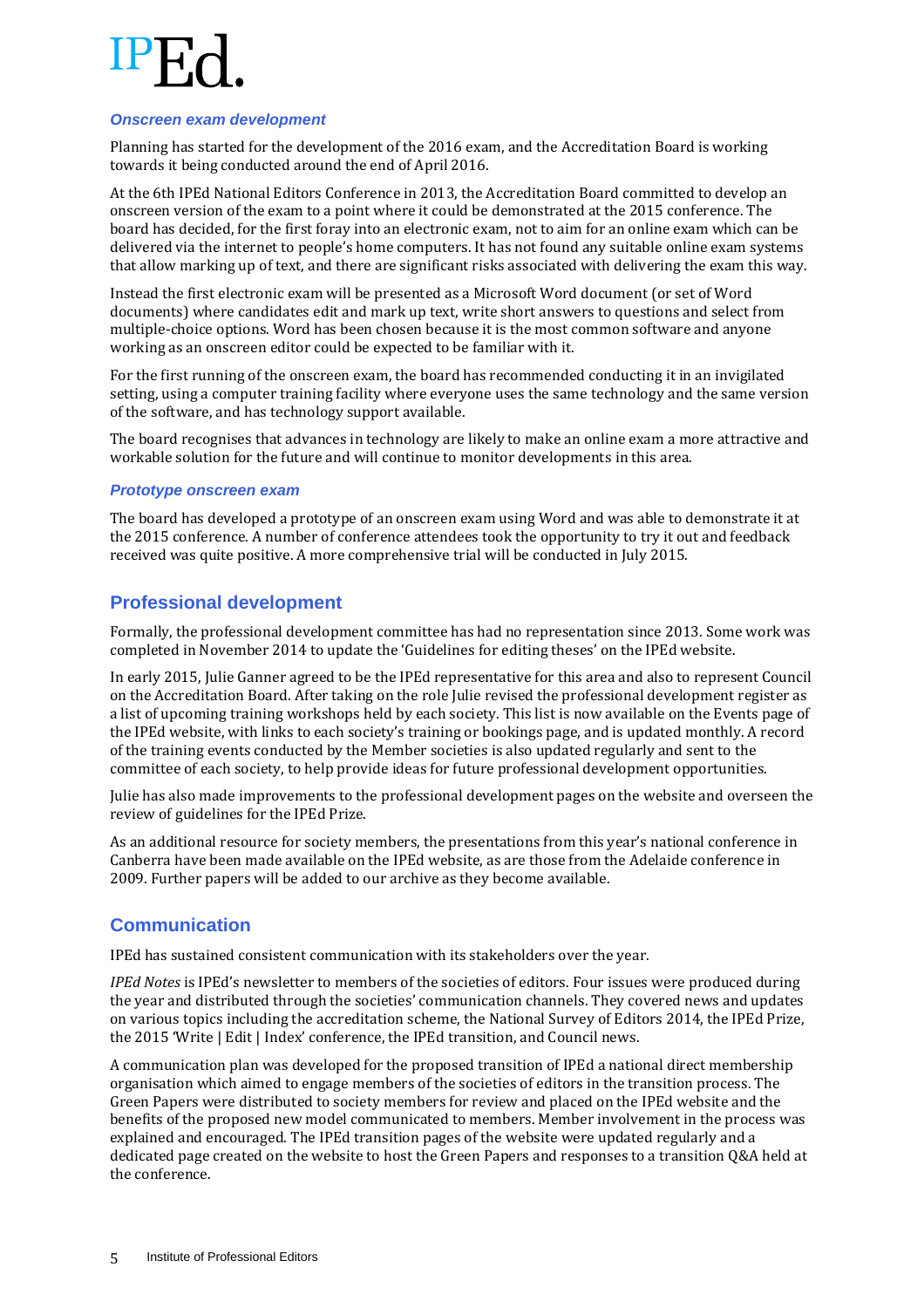Communication support was provided to the organisers of the 'Write | Edit | Index' conference with regular promotion for this taking place from December 2014 to May 2015. Conference communication was through three dedicated newsletter articles and news items in *IPEd Notes*. The newsletters covered registration and fee information, announcement of keynote speakers, the extension of conference registration and links to the dedicated conference website.

A conference blog ran during the conference which aimed to encourage debate, discussion and sharing of ideas at the conference. The blog also promoted IPEd and the conference to editors who did not attend the conference, and provided a record of conference sessions for delegates and others to refer to later.

The IPEd website was kept updated throughout the year. The News section of the homepage was used to communicate IPEd activities and announcements. Items added included issues of *IPEd Notes*, accreditation scheme information, IPEd transition updates, an Action Alert for the *Style manual* lobby and awards information.

New additions to the website were pages on the National Mentoring Program, transition Green Papers and the IPEd National Survey of Editors, 2014.

Through *IPEd Notes*, accredited editors (AEs) and distinguished editors (DEs) were made aware that they can have their names, which are listed on the IPEd website, linked to a website of their choice. This resulted in a surge of interest in this service, with many AEs and DEs requesting this.

Use of the IPEd website increased by 24.2% from 23,624 users last year to 29,326 users this year.

IPEd's communication was supported through its Facebook and Twitter sites. Website updates were promoted through these platforms with links to the IPEd website. The Facebook and Twitter profiles are also used to share articles, blogs, and other information of interest to editors.

The sites were both used extensively during the conference to promote speakers and sessions to delegates as well as other followers.

The communities of both social media sites grew by about 30% over the year with IPEd Facebook likes growing from 403 to 522 and IPEd Twitter followers growing from 707 to 931.

## **CHAIR'S REPORT**

The 2014 Annual General Meeting of IPEd was held on 7 September 2014. This marked the completion of the two-year term of Councillor Owen Kavanagh (New South Wales), who had been Chair of the council since April 2013, having acted in the position in October 2012 and January 2013. Owen was thanked for his work and commitment to IPEd during his period of office.

The following new councillors, nominated by their societies, took office: Julie Ganner (New South Wales) and Kerry Coyle AE (Western Australia), replacing Jan Knight AE, who had been WA's alternate Councillor until August 2014.

No Chair was nominated at the September meeting so it was agreed the role would rotate between councillors until new councillors had settled into their roles. Ed Highley (Canberra) chaired the September meeting, Charles Houen (Victoria) the October meeting and Julie Ganner AE (New South Wales) the December meeting.

I chaired the November, January and February meetings, at which time I nominated as Chair on the proviso that another Councillor nominate for Honorary Treasurer. Loene Doube AE (South Australia) nominated for that role and was duly appointed. Kerry Coyle AE (Western Australia) was appointed Deputy Chair.

Council was without a Councillor from Tasmania for the 2014–15 financial year and without a Councillor from the Canberra Society of Editors (CSE) since Ed Highley's departure in November 2014. Society of Editors (Tasmania) President Margaret Johnson has been kept abreast of Council activities and has provided information when needed. CSE President Alan Cummine has attended most meetings as an active observer. Many thanks to you both.

Although Council is still functioning without a full contingent, stretching Councillor workloads, we are now operating relatively smoothly. We continue our commitment to the aims of IPEd and to seeing through the development of the direct membership model, alongside addressing new issues as they arise.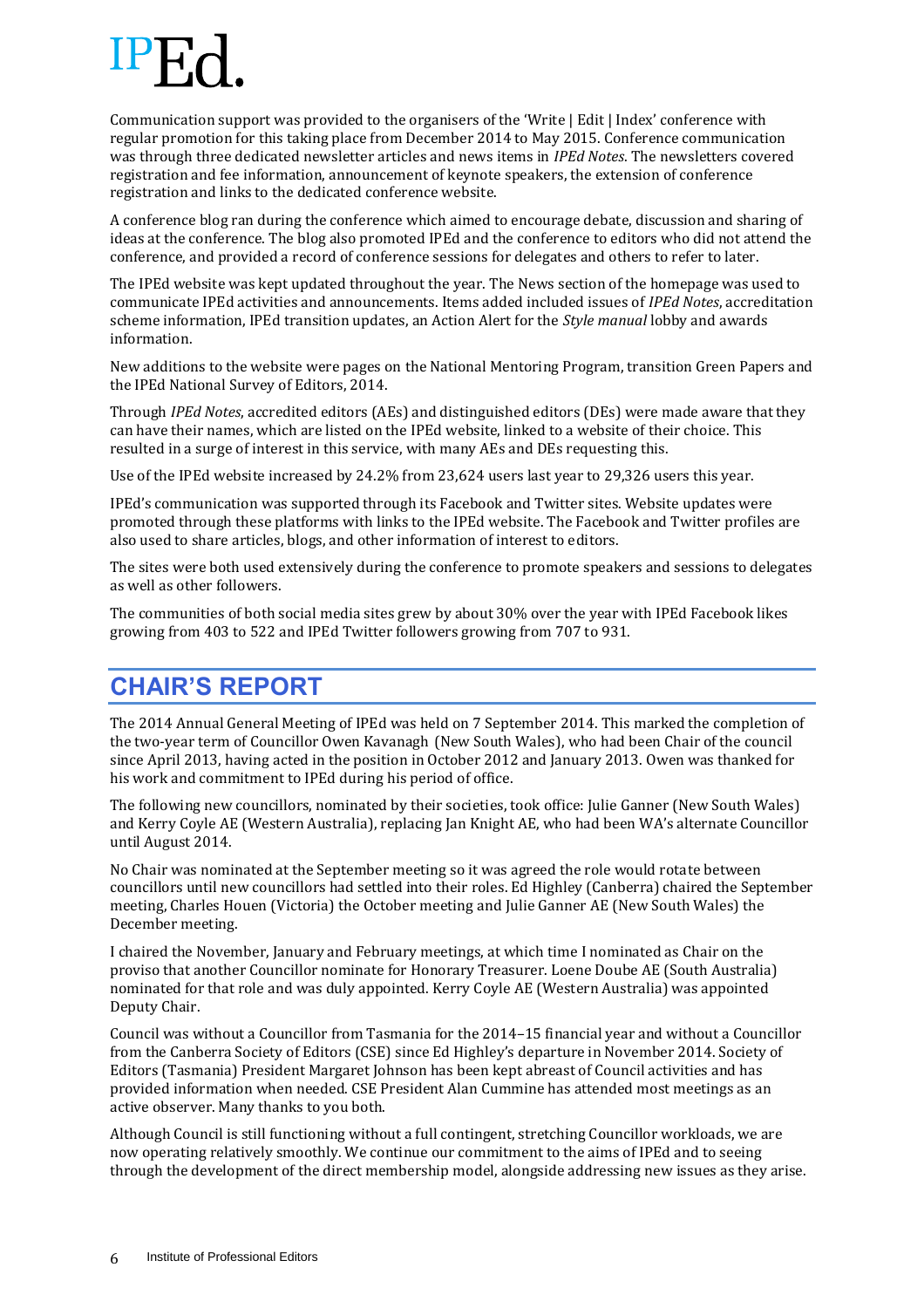Council activities for the year are covered in detail in the following section. Here are some of the highlights.

- IPEd Council continued to support the Transition Working Party 4 (WP4) to oversee the development of detailed plans for the proposed transition of IPEd to a direct national membership model. Many thanks to Rosemary Noble AE for her management of the working party and its processes, and to Charles Houen (Victoria), Robin Bennett AE (Queensland), Elizabeth Manning Murphy DE (Canberra), Denise Holden AE (NSW) (until July 2014) and Marianne Hammat AE (South Australia) (until May 2015), who served the working party throughout the year. Many thanks also to the councillors, society committees and members who have provided invaluable feedback to the project teams.
- We conducted the seventh National Survey of Editors in November 2014, for the first time allowing comparison between the societies and against the national data. This was a huge task undertaken largely by Communication Officer Mary-Ann Came AE, with invaluable assistance from CSE members Pam Faulks AE and Karin Hosking AE.
- The Accreditation Board assessed applications for renewal of accreditation for those who sat the 2009 exam and continued its development of an onscreen exam, which will be offered in 2016.
- Council actively participated in the 7th National Editors Conference, 'Write | Edit | Index', hosted by the Canberra Society of Editors in conjunction with the ACT Branch of the Australian and New Zealand Society of Indexers (ANZSI)
- During the conference, IPEd signed an agreement with the Canberra Society of Editors that saw the mentoring program established by CSE's Elizabeth Manning Murphy DE and Ted Briggs AE become the IPEd National Mentoring Program, who continue to coordinate the program on IPEd's behalf, along with Society coordinators.
- Also during the conference, three councillors were among a delegation that met with the federal Department of Finance to discuss the development of the seventh edition of the *Style manual*. The meeting was organised by Janet Mackenzie DE (Victoria) and other members of the *Style manual* Working Group (formed by members from Victoria and Western Australia). This meeting resulted in an Action Alert to members and society committees to lobby the Commonwealth Parliament Standing Committee on Publications.
- In June 2015 Council gained the formal agreement of each of the member societies to recognise the accreditation programs of our international counterparts: the UK's Society for Editors and Proofreaders (SfEP), the Editors' Association of Canada (EAC) and the Board of Editors in the Life Sciences (BELS). Similar recognition will be afforded to the Professional Editors' Guild (PEG) in South Africa when its accreditation program is in place.
- On behalf of IPEd, Rosemary Noble AE (Victoria) attended the first international editors conference, Editing Goes Global, hosted by the EAC in Toronto in June 2015.

It's certainly been a very busy and productive year, and I am honoured to be part of IPEd Council. I thank all councillors, past and present, for their diligence and commitment to the council and the profession.

Kerry Davies AE Chair, IPEd Council

## **ACTIVITIES DURING THE YEAR**

### **Governance**

During the year, IPEd Council reviewed all policies and revised them as appropriate. The most significant revisions included changes to:

- the *Meeting and IPEd-sponsored event costs policy* to take into account a change regarding the payment of travel and accommodation costs for councillors at meetings held during national conferences
- the *Training support policy*, renamed the *Professional development support policy*, to broaden the training policy to include other professional development activities, including mentoring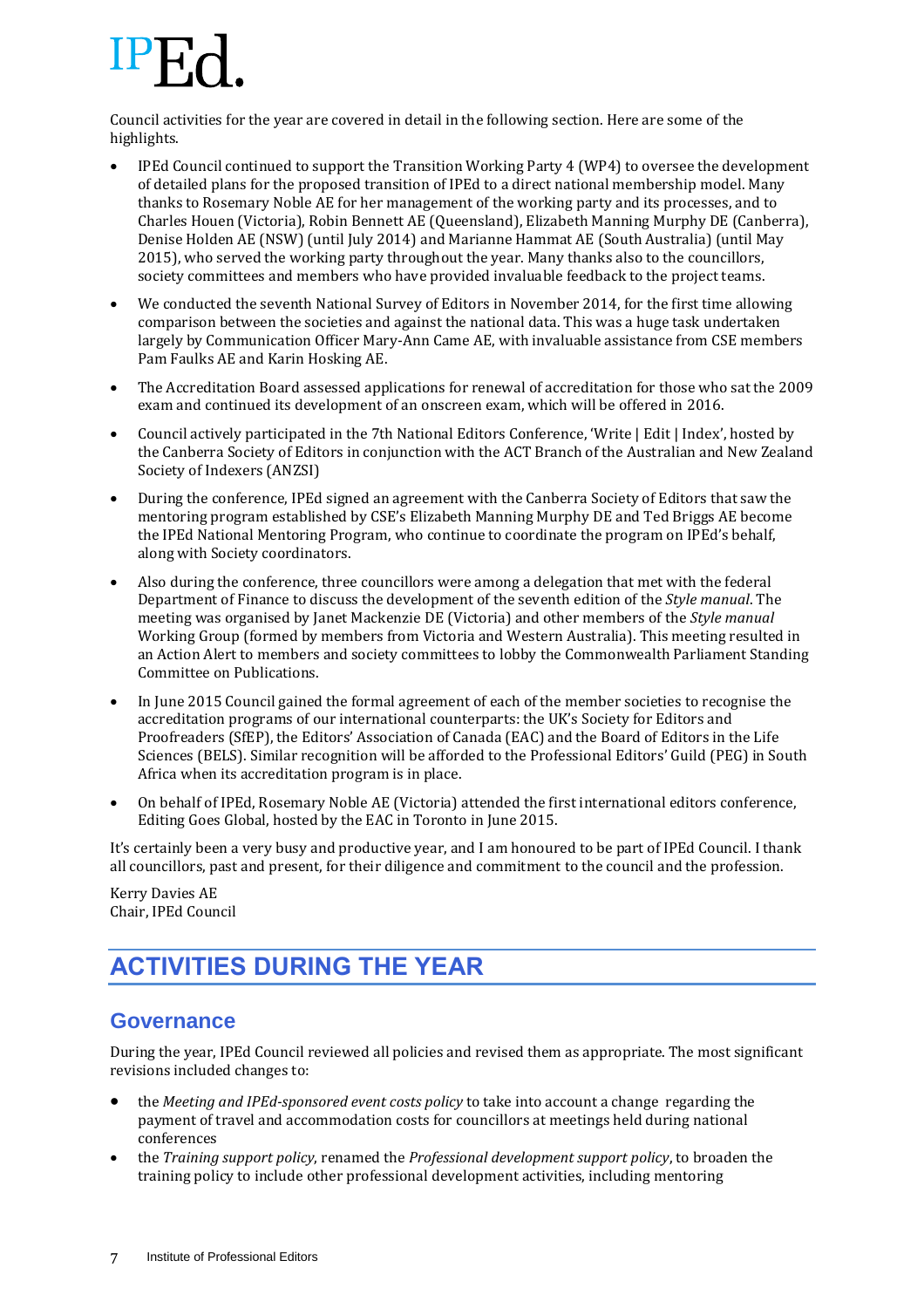the *Policy on communication and information dissemination* to include updates to how information is distributed and to take into account the Communication Officer role.

## **7th IPEd National Editors Conference 2015**

Delegates from across Australia as well as from Belgium, China, Fiji, New Zealand, the Philippines and the United States gathered in Canberra from 6 to 9 May for the national conference of editors and indexers, Write | Edit | Index.

Jointly hosted by the CSE and the ACT Region Branch of ANZSI, on behalf of IPEd and ANZSI, the conference was held at QT Hotel Canberra with a full day of optional workshops on Wednesday 6 May at University House on the Australian National University campus.

There were 297 participants, including guest speakers, session-only speakers and workshop-only participants.

The call for papers in early 2014 attracted a range of topics related to editing and indexing including subjects covering English language themes and business practices. The three high-calibre and entertaining keynote speakers were Jackie French, David Astle and IPEd patron Roly Sussex who set a warm and convivial tone for the conference.

A welcome reception was held at the hotel's private bar, Lucky's Speakeasy, at which a successful book launch of Nick Hudson's *Modern Australian Usage* was held with all 50 copies of the book selling out.

The conference dinner was held in the Great Hall of University House with Peter Kanowski, Master of University House, as host.

Conference merchandise (T-shirts, mugs, tote bags and journals) featuring the conference logo were made available from website CafePress.com and a small conference 'bookshop' offered a range of titles.

The conference made a surplus of \$23,000. This is essentially attributable to a workshop surplus and sponsorship from the Society of Editors (WA), Editors Victoria, PerfectIt, Allen & Unwin and Oxford University Press.

Society websites, e-lists, Facebook and Twitter were used to promote the conference and Twitter proved to be a popular medium during the conference.

The conference website domain expired in mid-July. Important information is archived on the ANZSI website and speaker presentations have been uploaded to both the ANZSI and IPEd websites.

Feedback about the conference was overwhelmingly positive and acknowledgement needs to be given to those who made this event possible: Tracy Harwood (convenor), Denise Sutherland (committee, graphic and web designer, and web manager), Shirley Campbell (committee), Sherrey Quinn and Janet Salisbury (program), Madeleine Davis and Gaynor Evans (sponsorship), Mary-Ann Came (publicity), Tristan Viscarra Rossel (workshops), Malini Devadas (bookshop), Gabby Lhuede (printed program), Kaaren Sutcliffe (MC for the conference), Geraldine Triffitt, Karin Hosking, Emma Frater, Lindy Allen, Dallas Stow and Andrew Bell. Also thanks to Margaret Telford, Peta Robson, QT Canberra, University House, Conference Logistics and Sound Workshop.

## **National Survey of Editors 2014**

The IPEd National Survey of Editors 2014 was conducted between October and November 2014 using an online questionnaire. For the first time, the same survey was run simultaneously through the societies of editors enabling them to provide society-specific data which was then used to compile the national report. Both the report and appendices therefore provided both national and state information.

The survey had 391 respondents from 1495 members of societies of editors (26%). The report includes a profile of the typical Australian editor, what their qualifications and training are, the industries and professions employing them and their editing income. A specific section just for freelancers provides average hourly rates, methods of quoting and more. The report also includes information on the professional development needs of editors, as well as the services editors would like from IPEd.

Attached to the report are tables of responses to questions by society and nationally, and a series of graphs reflecting the responses to selected questions.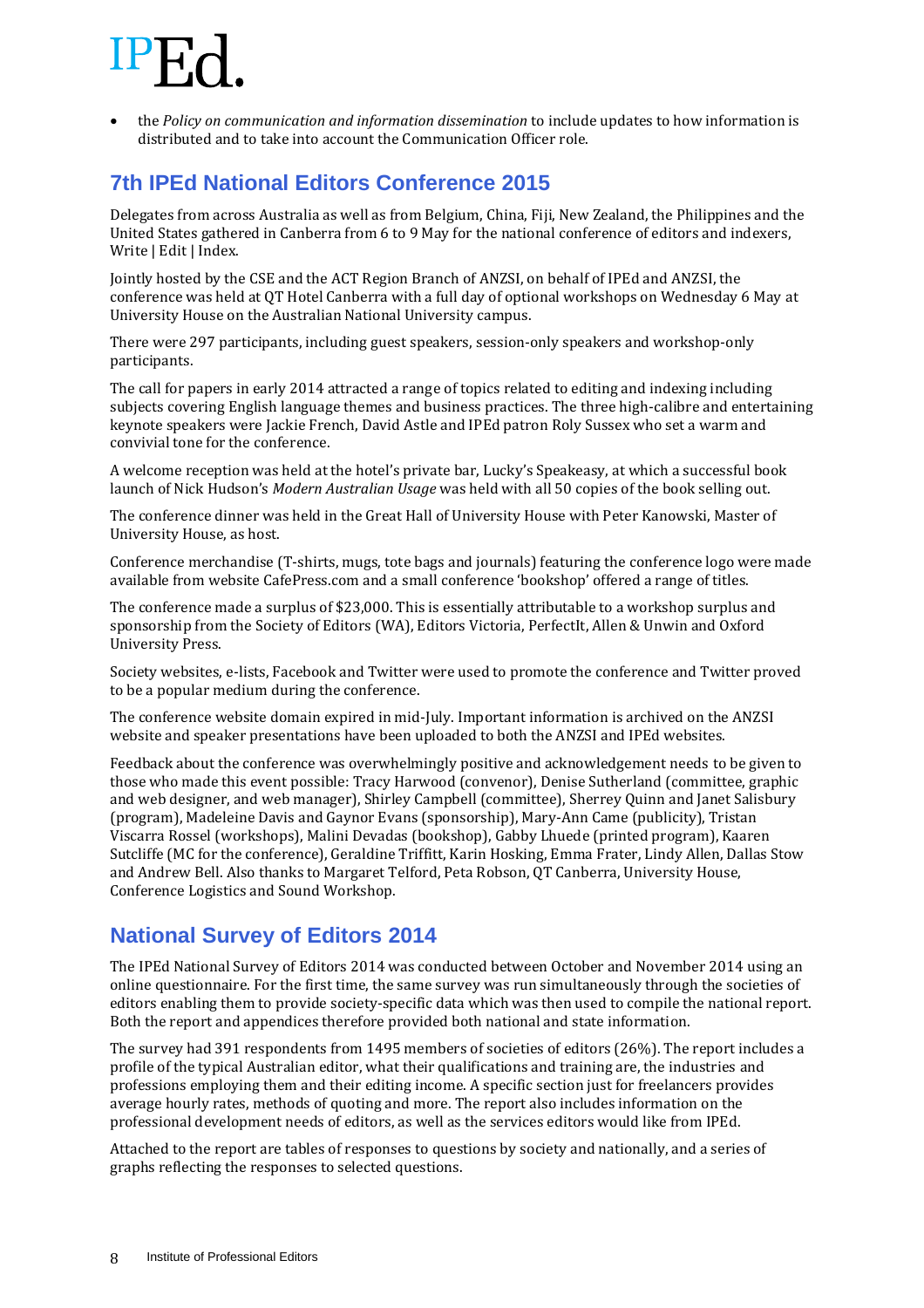The report was released in March 2015 to the societies of editors and added to the IPEd website. It was also included in the delegate pack at the Write | Edit | Index Conference in May.

IPEd Council was assisted with the survey by Dr Pam Faulks AE, who assisted in writing the survey questions, and Karin Hosking AE, who assisted with the development of tables and graphs.

This survey builds on previous surveys conducted by Pamela Hewitt AE, which were taken at national editors conferences. It is the seventh of its kind, with the last one taken by IPEd in 2011.

Members of the societies of editors can access the report from the IPEd website a[t www.iped-editors.org.](http://www.iped-editors.org/)

## **IPEd Transition**

In December 2013, IPEd set up the Transition Working Party 4 (WP4), following the November vote, to manage the gathering and dissemination of information required to hold a ballot of individual members of the seven societies of editors. This ballot, to be conducted later in 2015, will determine whether IPEd becomes a direct, centrally administered organisation of individuals, or whether the status quo of seven societies with individual constitutions and administrations is maintained.

This process has been undertaken by a small number of representatives of the societies, divided into five project teams, each of which produced a series of Green Papers, progressively revised as they were published and discussed by the society committees and members. The five project teams are Legal and governance, led by Charles Houen (Victoria); Finance and operations, led by Charles Houen (Victoria); Membership, led by Kerry Davies (Queensland); Professional development, led by Robin Bennett (Queensland); and Communication, led by Rosemary Noble (Victoria). These WP4 members have been ably assisted as required throughout the year by former WP4 members and other project team members co-opted for specific tasks.

At the time of writing (August 2015), WP4 members are making final revisions to the White Papers and preparing the voting papers for distribution to members. The voting period will be open during October and November 2015 and it is expected that a final result will be available early in mid-November. Should the vote for direct membership be positive, an implementation plan will be commenced to wind up the present societies and transfer members and society assets to the central body. Should the vote for transition be unsuccessful, the carefully and thoroughly researched papers will be available to serve as the basis for future closer collaboration between the societies.

The primary aim of WP4 has been to ensure that all members are as fully informed as possible about the strengths and opportunities, as well as the associated risks, of such a transition, and it is our fervent hope that as many eligible society members as possible will vote from a fully informed position so that the result accurately reflects the wishes of individual editors throughout Australia.

## **National Mentoring Program**

This program started with a pilot program in Canberra at the end of 2012. The instigators of the program, Ted Briggs AE and Elizabeth Manning Murphy DE, presented a paper on it to the IPEd national editors conference in Fremantle in 2013, and declared that the pilot had proved that a mentoring program could work across geographical and cultural borders, using the technology available – Skype, teleconferencing, email, as well as face-to-face mentor–mentee sessions. Other societies expressed interest in joining the program; by July 2013, Western Australia had joined, and since then all the other states have joined the program.

At the Write | Edit | Index conference in May, IPEd announced an agreement between it and the CSE that made the program truly national. It then became the IPEd National Mentoring Program. It is administered by Canberra with the invaluable assistance of state and territory coordinators around Australia.

The program is distinguished from all other programs around the world in that there are no restrictions on what a mentee may ask to be mentored in, so long as it is related to editing, and no restrictions on the level of experience of mentees. This is one factor of its now international recognition as 'a forwardthinking model of inclusiveness' (C Leslie, EdsVic, cited in *The Canberra editor*, June–July 2015, from EAC Toronto conference panel discussion on mentoring). Our guidance notes reflect this, and were developed as a result of extensive research around the world, during which we found that many mentoring programs were restrictive as to topics or concentrated on building expertise in first-level editors as a stepping-stone to advancement. We felt that Australian editors wanted freedom of choice of topic and access to a mentor for specific purposes and at any time in their careers.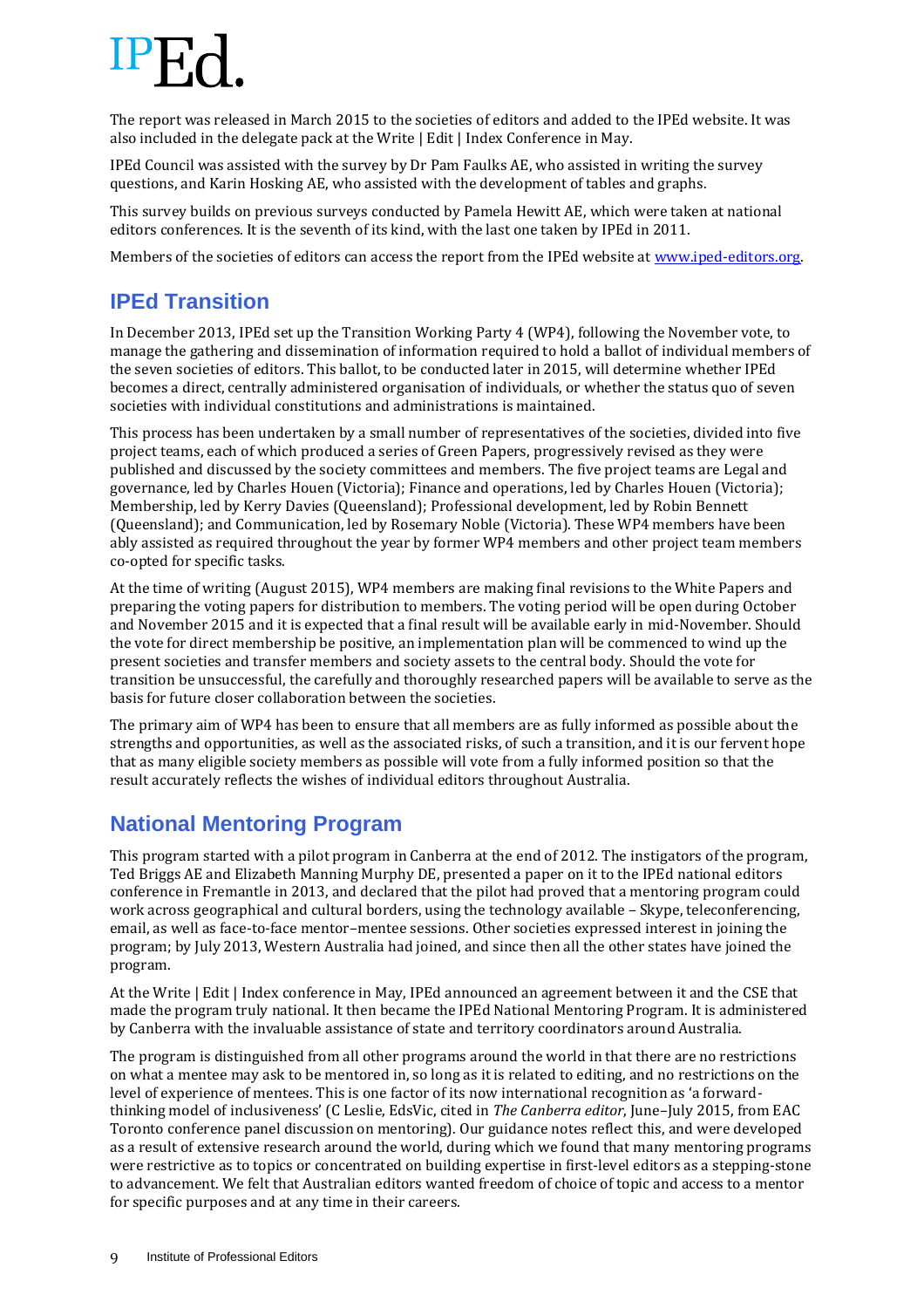Thirty mentorships have been arranged so far, with others in the pipeline.

The National Coordinators are Ted Briggs AE and Elizabeth Manning Murphy DE, Canberra.

## **Awards and prizes**

### **IPEd Prize 2014**

IPEd aims to support and foster research in editing and publishing as part of its mission to enhance the profession of editing.

As part of this, IPEd awards an annual prize of \$250 for an essay or paper written as part of the requirements for a postgraduate degree in editing, publishing or another discipline that permits a focus on editing.

The 2014 IPEd Prize winner was Brenda Gurr, whose essay, *Breaking the rules: editing with prescription and description* was written as part of a graduate certificate in editing and publishing at the University of Southern Queensland.

The essay, written in the style of a blog post, puts forward the view that editors should use both prescriptive and descriptive approaches to language in their work.

It discusses aspects of the history of English grammar and the problems with enforcing grammar rules, as well as considering the relevance of teaching grammar to today's school students.

The judges' comments included:

- highly engaging
- accessible and interesting
- sensitive discussion of editorial balance
- informal, rather breezy prose is attractive
- entertaining writing.

Brenda has made her prize-winning essay available for members to read on the IPEd website.

## **ABOUT THE MEMBERS OF IPEd**

## **Canberra Society of Editors**

Canberra Society of Editors (CSE) began the year with a full house of IPEd representation – Councillor, Accreditation Board delegate and Chair, and a member on WP4 and all five project teams. This did not last, and CSE ended the year with no Councillor, no WP4 representative and only three project team members. As feared, the steadily intensifying IPEd transformation project combined with the CSE's hosting of the 2015 IPEd biennial national conference drained much of the reservoir of volunteer time and energy.

The success of the Write | Edit | Index conference itself was the standout highlight of the year. Nearly 100 CSE members took advantage of their 'hometown' conference, which CSE organised jointly with ACT Region Branch of ANZSI on behalf of our respective national bodies. Seamlessly bringing together the related editing and indexing professions, the conference was an unalloyed credit to the convenor and the many members of both societies who volunteered their time and experience to make the event so memorable and widely acclaimed.

Another highlight was the rapid evolution of the editors' mentoring program into a state of confident maturity. From its humble origin as a CSE pilot scheme in 2012, it became truly national early in 2015 when the last of the other editors' societies came on board. Guided by the national coordinators in the CSE, coordinators in each society now operate the program, which has been praised by editors' societies in other countries for being so accessible, inclusive and versatile.

For many members, simply having access to the services the CSE continues to offer is a highlight – topical and often entertaining speakers and panels at our convivial monthly meetings; dinners and other networking opportunities; professional development workshops and distance discounts for NSW events; several communications media, especially the direct broadcast email system; job opportunities; potential new friendships; and access to accreditation and other IPEd services.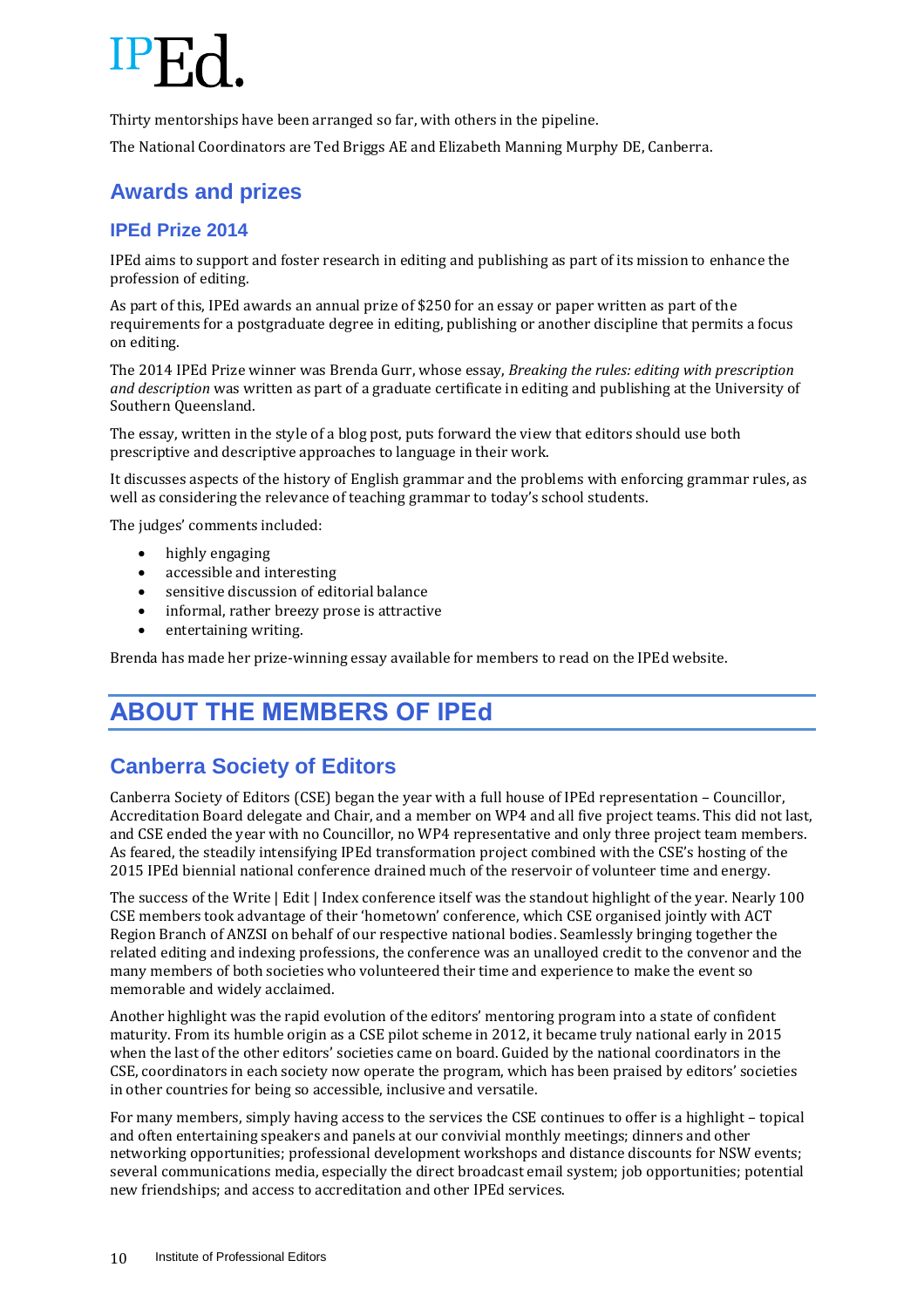

All these continued during 2014–15, more or less as planned – despite some extended absences of Committee members with illness, injury or travel. The free-moving collaborative culture in the CSE was in full view when this occurred, with barely a hiccup in CSE's management and service delivery.

Despite the increase in membership fees, total membership remained steady, and CSE carried on its 23 year tradition as an active, supportive, financially secure professional society.

Alan Cummine President

## **Society of Editors (NSW)**

Founded in 1989, the Society of Editors (NSW) Inc. has grown from a small group who met in each others' homes to a well-established association of over 370 professional, associate and corporate members and six life members. Meetings are held monthly with speakers from remarkable editing and publishing backgrounds, from trade and professional to print and e-publishing. They meet in the downtown Sydney Mechanics' School of Arts, with its large fiction library and special Thomas Keneally Collection. Most of this is nonfiction from the author's own library, since he turned to the web for researching his subjects.

Highlights for 2014 included a full schedule of well-attended members' meetings and professional development workshops. The workshop topics covered included copyediting fiction, working with Word and PDF, writing effective blurbs and publicity material, and principles of plain English. In particular the society was delighted to host a free full-day seminar for members on the business of editing, providing information on creating quotes, finding ways to market their services, keeping up with superannuation trends, and navigating publishing trends. Participants also received a complementary folder of notes to take home as reference material.

Monthly members' meetings included topics such as the changing nature of copyright, life lessons in book publishing, self-publishing and editing, plain English, educational editing, and the world of magazine editing and subediting.

Many members of the society also enjoyed giving and attending presentations and workshops at the 2015 Write | Edit | Index conference, with members' presentations covering topics such as fiction continuity, directions of Australian style, editing within and for mark-up languages, and editing within the world of ebook applications.

The society publishes its newsletter, *Blue Pencil*, ten times a year and this year it became an interactive online newsletter.

Jacqui Smith ended her term as president at the AGM and I was elected president in March 2015.

Zoe Hale President

## **Society of Editors (Queensland)**

The Society of Editors (Queensland) Inc. began in 1990 with 86 founding members from across the publishing industry. Membership at 31 May 2015 was 270 (another 6 members had joined by 30 June). Of total membership, 149 were full members, 115 associates and 6 honorary life members.

For 2014–15 we increased our fees to \$150 for full members and \$90 for associates in order to cover the additional \$45 transition levy to IPEd. We also allowed reduced fees of \$70 for retirees and \$50 for those holding a Commonwealth concession card, and received six such requests. Interestingly, our membership grew slightly from the previous year, despite the increase. With fees remaining at that level for 2015–16 and no additional levy to IPEd, we were able to employ a part-time bookkeeper from May 2015 to alleviate the treasurer's workload.

The Society again had a large and active committee, with 23 members in executive, appointed and support positions. I again became president at the August AGM with support from Jacinda Wilson as vicepresident. We held eleven committee meetings, including a special January meeting to consider the IPEd transition Green Papers, as well as an additional meeting to make a final decision on the venue for the 8th IPEd National Editors Conference, which we'll be hosting in 2017.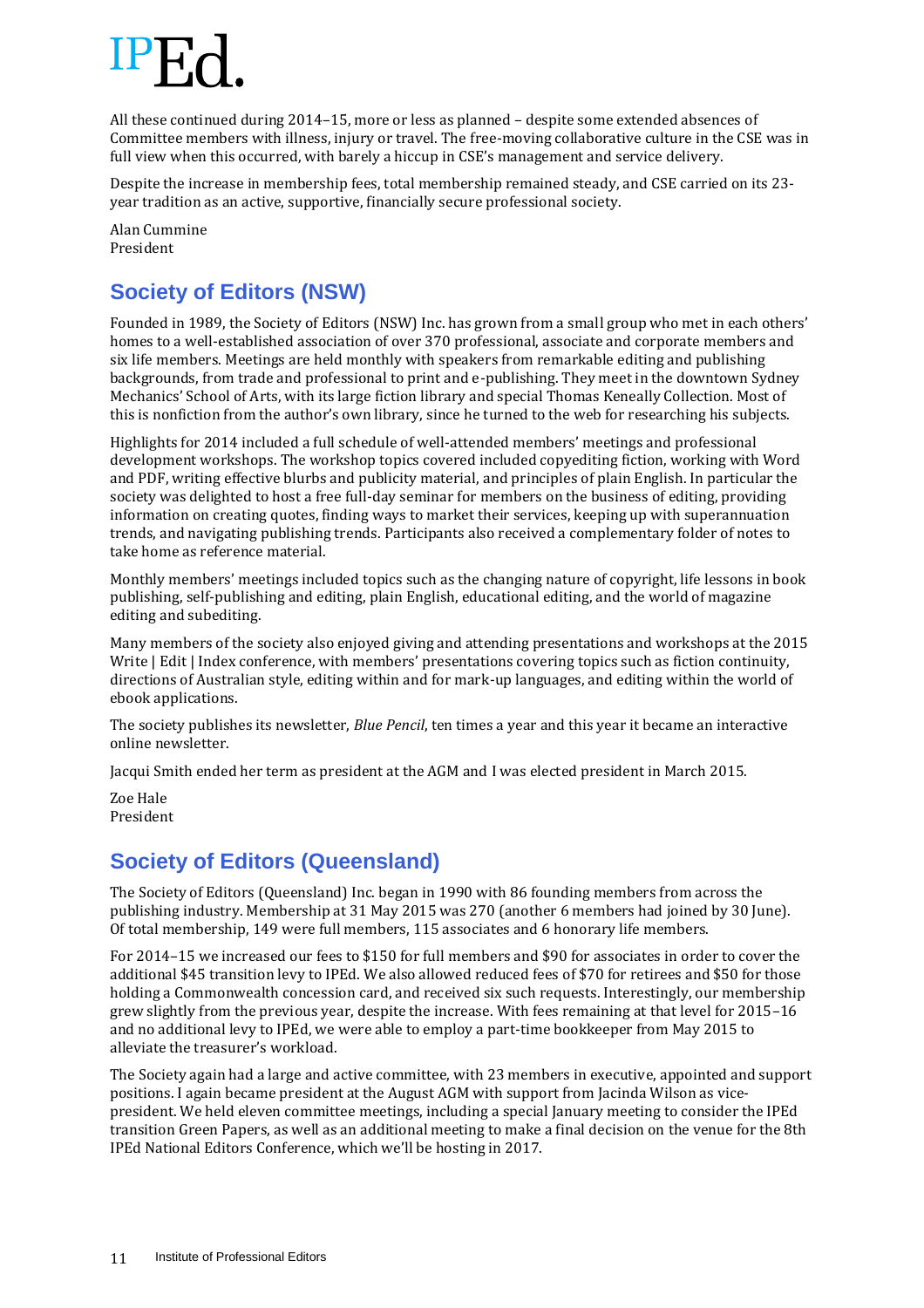We were pleased to announce at the Canberra conference in May that the next conference will be held from 13 to15 September 2017 at the Brisbane Convention and Exhibition Centre, with the theme Advancing Our Profession.

During the year, the Society produced ten issues of *Offpress* and held nine general (member) meetings, including the AGM and a member forum on the IPEd transition process, with a wide variety of speakers. Social occasions included an end-of-year dinner, a start-of-year picnic and two freelancers lunches. The Sunshine Coast and hinterland regional sub-group held four lunches, each with a topic and special guest.

Professional development workshops included Working Wonders with Word and PDF with Hilary Cadman AE, and Grammar in a Nutshell with Elizabeth Manning Murphy DE, which was so popular we had to run two sessions. Elizabeth also threw in a mentors workshop while she was here in August. Other workshops were: Online Marketing with Jerry Crockford; my Freelance Editing: The Business End workshop; Academic and Research Editing with Laurel Mackinnon; and InDesign for Editors with Karl Craig.

Queensland members continued to take an active interest in the IPEd transition process, with representatives on three of the five project teams. We look forward to achieving a successful outcome for IPEd and for all of its member societies.

Kerry Davies AE President

## **Society of Editors (SA)**

At 31 May 2015 the Society of Editors (SA) Inc. had 116 members, slightly fewer than this time last year.

Like other societies this year, committee members have been kept busy responding to IPEd proposals regarding the transition to a direct membership model. Nevertheless, we managed to continue with our program of general meetings and workshops, and produced an excellent newsletter.

Once again, the Society sponsored an editing prize for Excellence in Editing, which was awarded to an outstanding student of the professional writing course at TAFE SA.

And this year, the Society sponsored all members who attended the national editors conference and offered a bursary to one full member and one associate member attending the conference.

The Society of Editors (SA) had its first meeting in March 1990, so this year we celebrated 25 years of the Society. In doing so, we acknowledged the work of Kathie Stove, who made a significant contribution to the early years of the Society, to *Australian standards for editing practice*, to IPEd and to the accreditation scheme, by conferring on her Honorary Life Membership of the Society.

Marianne Hammat AE President

## **Society of Editors (Tasmania)**

The Society of Editors (Tasmania) had a successful year as far as in-service courses are concerned. A fullday course on copyediting conducted by Meryl Potter was very warmly received by those who attended. In addition, the evening courses introduced under Elizabeth Spiegel's presidency have continued to attract both society members and members of the Tasmanian Writers Centre, and have covered a number of topics from how to price work, to indexing and academic editing.

We have also continued our attempt to form closer ties with the Tasmanian Writers Centre.

The 2014–15 year, like the one before, suffered the loss of about a third of our numbers, including some from the committee. An informal question to some of these revealed that they were concerned about the rising costs of membership. The time spent by the society dealing with IPEd matters was also raised as an issue by some exiting members. We have also suffered from the lack of a representative to take part in IPEd Council meetings each month. This has made it difficult for us to keep abreast of the many issues relating to transition.

The distribution of the IPEd transition Green Papers to members, and the request for comments, brought forth some queries regarding the various levels of membership, and the continuing existence of a small society like ours if we are unable to have a large enough committee to be deemed viable in the future. This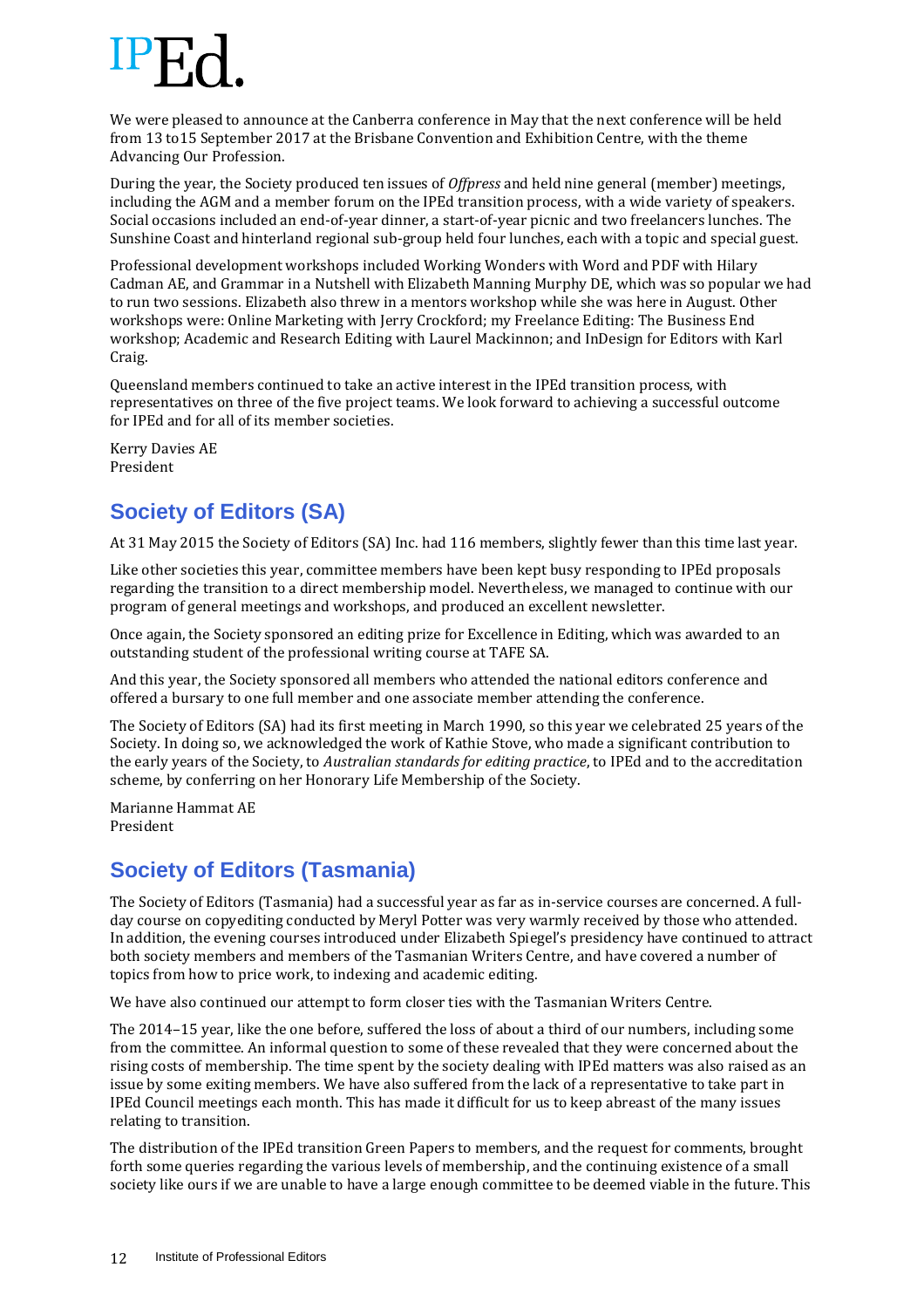is a serious consideration given that we are already struggling to find enough members to fill the various committee roles.

Margaret Johnson President

## **Editors Victoria**

The committee of Editors Victoria is looking back at a big year where we achieved much. We have really swung into action with the new committee structure that was devised by the previous committee under Trischa Mann.

Our executive committee is made up of officers who are full members and attend all committee meetings. Their subcommittees, who attend every second meeting, are made up of both full and associate members who may look after a particular area such as social media or mentoring, or they may take on specific tasks or issues. This lightens the workload for executive officers and opens up the opportunity for associate members to contribute from their own repository of knowhow.

Our big issues have been considering the IPEd direct membership model (DMM) and building connections with other writing/publishing organisations in Melbourne and nationally. We've also rolled out a new training program and introduced innovations and systems across our portfolios to improve our member experience.

We have spent countless hours pulling the IPEd Green Papers every which way to see just how the proposed model will work for our members, our committee, and the editing profession nationally.

I've realised – both from some anti-DMM individual correspondence and looking at the scarily small number of members who actually voted for the model in 2013 – that we need to both urge and enable an open dialogue and thus a greater participation in the final vote later this year. An important part of our role is to give everyone an opportunity to be fully informed as to how this will affect both their membership and the running of our committee. We have allocated our October dinner meeting to discussions of the proposed membership model.

Our committee meetings are now held in the Wheeler Centre, and we have an 'Ask the Editors' session with Writers Victoria scheduled in September. We placed an ad in the July program, and I collaborated with Vice-President/Communications Officer Lorna Hendry and Freelance Officer Mary-Jo O'Rourke on a page of editorial outlining what editors can do for emerging authors, and how writers can search our freelance register. I also ran a 'Dance Steps' session directed towards designing a life around writing. This gave her valuable insights into the needs of writers, many of whom are also editors.

Our amazing committee members get on with their portfolios – using the thousands of hours they've notched up in skills, knowledge and experience – performing and usually exceeding what they need to do within all the variables of their professional and personal lives. I thank them.

Executive committee members who are staying:

Jackey Coyle – President

Charles Houen – Secretary, Treasury Executive

Maryna Mews – Membership Executive

Davina Dadley-Moore – Mentorship & PD Executive

Mary-Jo O'Rourke – Freelance Affairs Executive

Pam Firth – Training Sub-committee

Anne Gugger – Freelance Affairs Sub-committee

We have a dozen new committee and sub-committee members to welcome at our next meeting in September.

I had the pleasure of awarding our 27th Honorary Life Membership to Lan Wang at our AGM.

The year will finish off a treat with our 45th anniversary celebration in December.

Jackey Coyle President